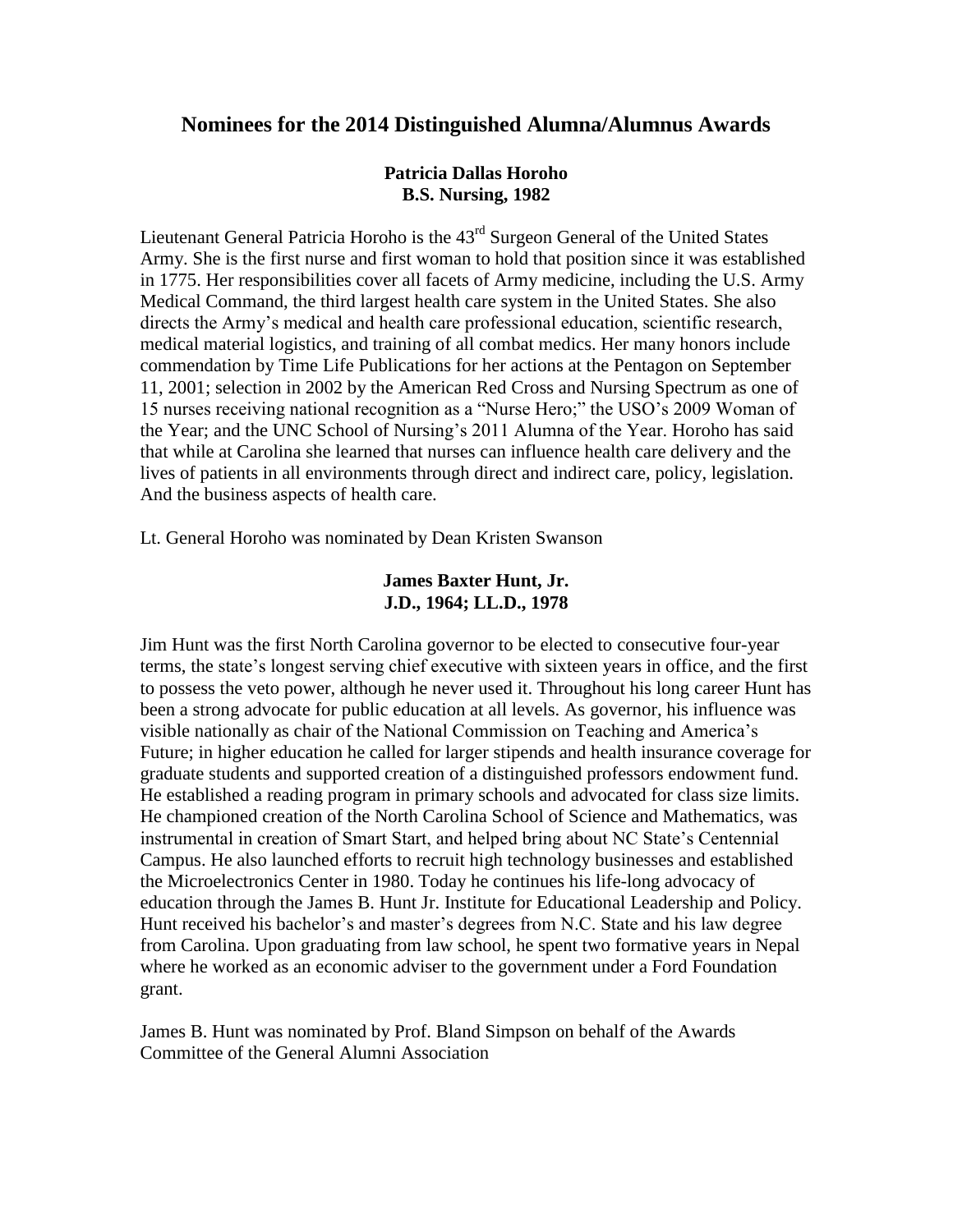## **Andrew McNally IV B.A., 1963**

Andrew "Sandy" McNally is a geographer dedicated to furthering the field of cartography. Since 1899 the McNally family has been in the mapping business through the world-renowned Rand McNally Company. McNally received his undergraduate education at Carolina as did both of his sons. As chairman and chief executive officer of Rand McNally from 1974 to 1993, he dedicated the firm to providing accurate maps in popular and accessible formats. He is now active in a number of highly successful business ventures. McNally has actively supported Carolina's Geography Department for many years. He endowed the J. Douglas Eyre Distinguished Lecture Series which brings distinguished speakers to Carolina for keynote campus-wide lectures and opportunities to engage with students and faculty. He also endowed the McNally Fund for Excellence in Geography, and has served on Carolina's Board of Visitors.

Andrew McNally was nominated by Professors Michael Emch, John Pickles, and Stephen Birdsall.

## **James Richard Patton, Jr. B.A., 1948**

James Patton is recognized nationally and internationally for his accomplishments in the practice of international and public policy law and the foundation of one of the nation's most influential law firms. Patton graduated from Carolina cum laude with a degree in English and earned his law degree at Harvard in 1951. After practicing for a number of years with the firm of Covington & Burling, Patton struck out on his own in to found a firm that eventually became Patton Boggs LLP. As founding, managing, and senior partner of the firm for almost 40 years, Patton established a reputation for expertise in international and trade law, public policy advocacy, and pro bono civil rights litigation. The firm has been ranked in the top 100 law firms by "The American Lawyer" every year since 2002. In his senior year at Carolina, Patton bought his first rare book, a fine copy of the first edition of Robinson Jeffers' *The Californians* (1916). During the decades that followed, Patton amassed an exceptionally comprehensive collection of Jeffers and also a series of other important twentieth-century literary collections, all of them distinguished for their depth and the exquisitely fine condition of the individual pieces. In 1995, Patton donated to Carolina's Rare Book Collection his holdings of James Dickey, Sylvia Plath and Ted Hughes. Twenty years later Patton continues to give such important items as his comprehensive collection of Jeffers material and a collection of the works of James Joyce that is remarkable for including virtually all of Joyce's publications, many of them signed and all in impeccable condition. Many similar gifts have followed.

James Patton was nominated by Dr. Sarah Michalak, University Librarian and Associate Provost for Libraries.